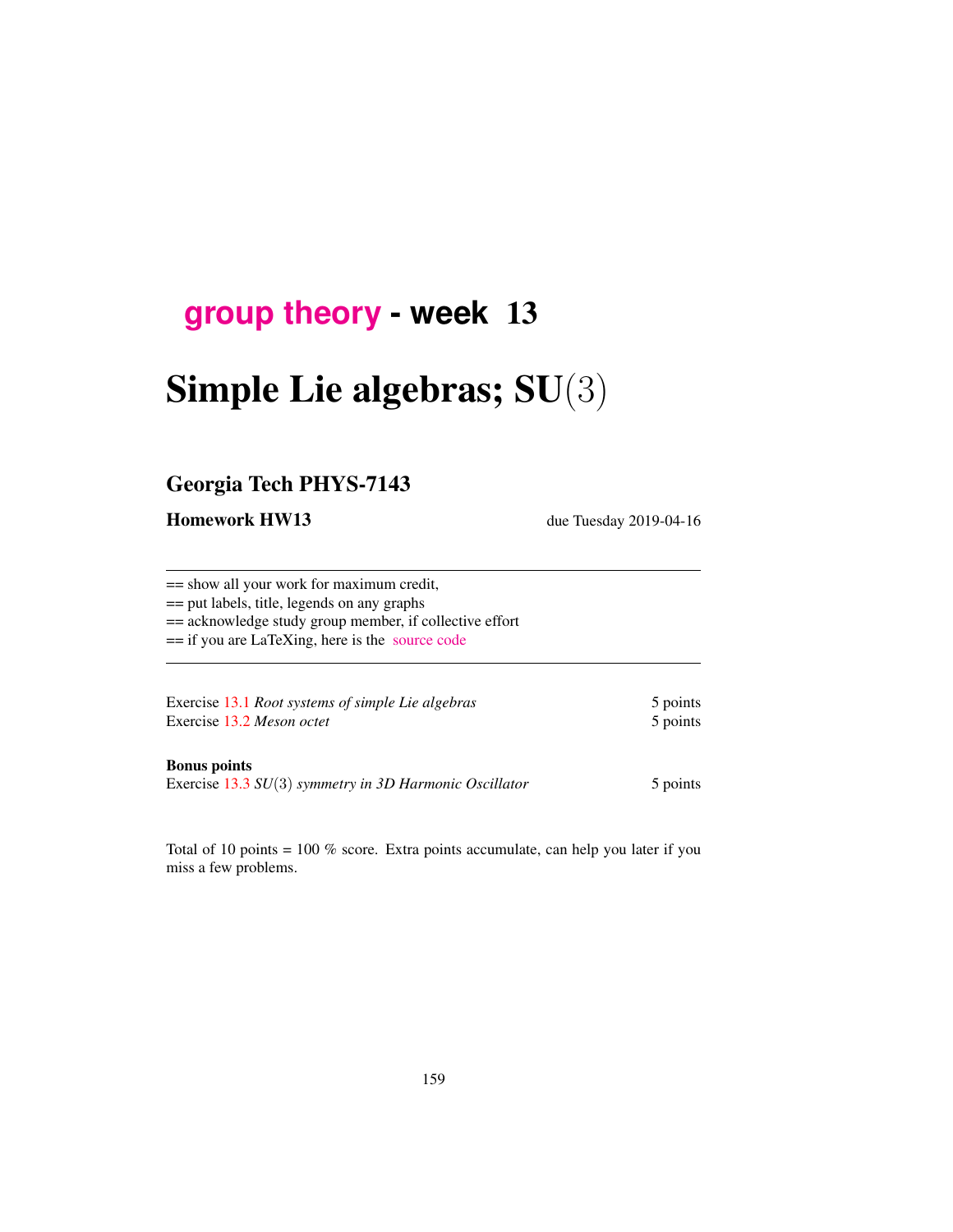#### 2019-04-09 Predrag Lecture 25 Reps of simple algebras

Gutkin notes, [Lect. 10](http://birdtracks.eu/courses/PHYS-7143-19/groups.pdf) *Representations of simple algebras, general construction. Application to SU*(3), Sects. 1-4.

## 2019-04-11 Predrag Lecture 26 Cartan's SU(3) irreps

Gutkin notes, [Lect. 10](http://birdtracks.eu/courses/PHYS-7143-19/groups.pdf) *Representations of simple algebras, general construction. Application to SU*(3), Sect. 5.

### 13.1 Group theory news

[Mathematicians map](https://www.aimath.org/E8/)  $E_8$ , and it is bigger than the human genome.

Turns out, applications of group theory go way beyond what is covered in this course:

[Group theory of defamation:](https://www.techdirt.com/articles/20190303/10531941722/federal-judge-tosses-cops-lawsuit-against-councilmember-who-said-police-dept-had-committed-murder.shtml) The officers argued Sawant's statements impugned them individually even though she only spoke about the police department as a whole. The court says suing as individuals and advancing a group theory of defamation takes far more than the officers showed in their complaint.

[W]hether proceeding under an individual or group theory, Plaintiffs must plead that the statements "specifically" identified or singled them out, or was understood as "referring to [them] in particular." Sims, 20 Wn. App. at 236.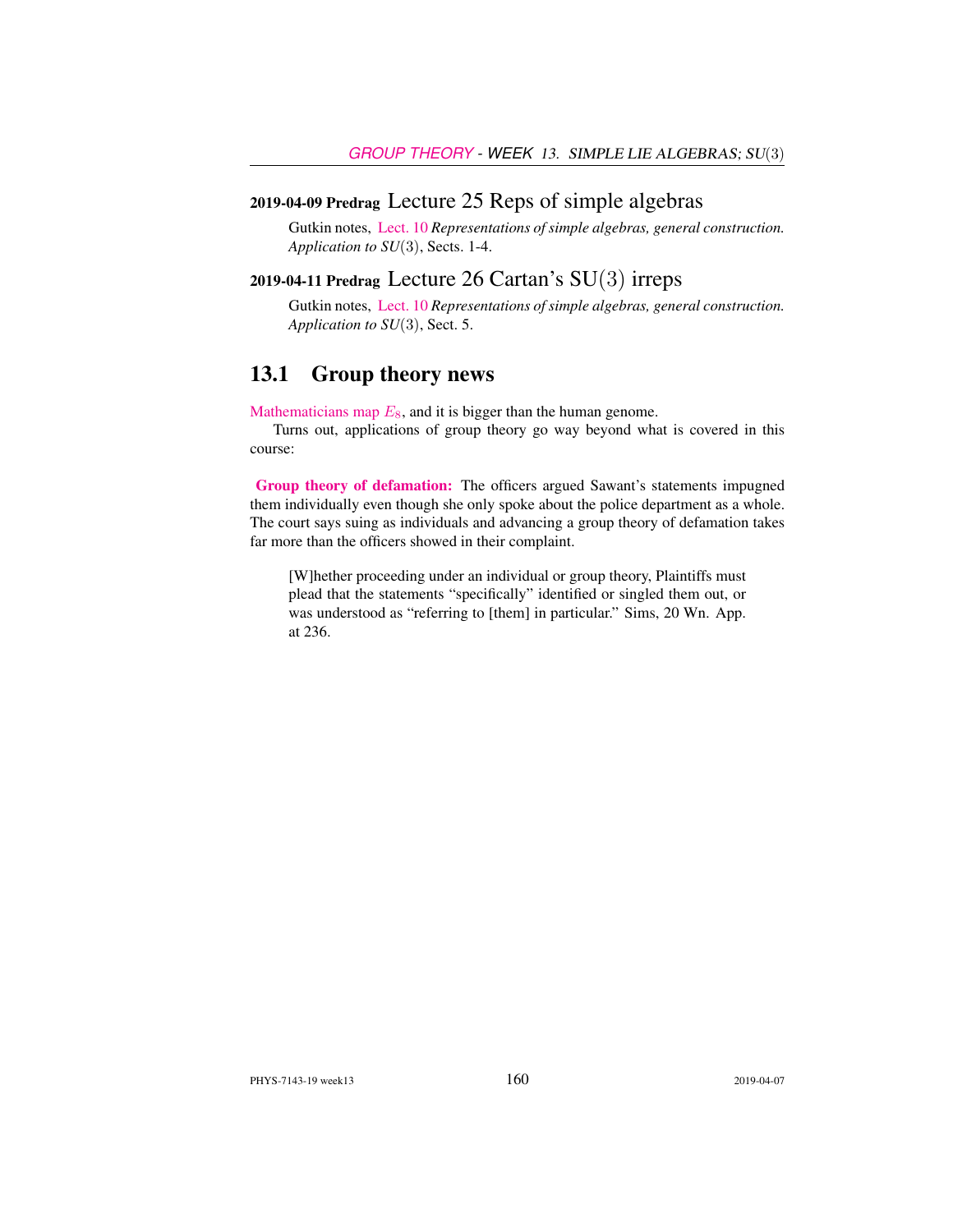

Figure 13.1: (a) The meson (pseudoscalars) octet. (b) The quark triplet, the anti-quark triplet and the gluon octet. [\(Wikipedia\).](https://en.wikipedia.org/wiki/Color_charge)

## **Exercises**

#### 13.1. Root system of simple Lie algebras.

a) Determine dimensions of Lie algebras  $\mathfrak{so}(N)$ ,  $\mathfrak{su}(N)$  and dimensions of their Cartan subalgebras. What is the number of the positive roots for these Lie algebras? b) Show that  $N \times N$  diagonal matrices  $H_i$  with zero traces and uper/lower corner  $N \times N$ matrices  $E^{(a,b)}$  with the elements  $E^{(a,b)}_{i,j} = \delta_{ia}\delta_{ib}$  provide Cartan-Weyl basis of  $\mathfrak{su}(N)$ . To put it differently, show that  $E^{(a,b)}$  are eigenstates for adjoint representation of  $H_i$ 's.

(B. Gutkin)

13.2. Meson octet. In Gutkin lecture notes, [Lect. 11](http://birdtracks.eu/courses/PHYS-7143-19/groups.pdf) *Strong interactions: flavor SU*(3), the meson octet, figure 13.1 (a)

$$
\Phi = \begin{pmatrix} \frac{\pi^0}{\sqrt{2}} + \frac{\eta}{\sqrt{6}} & \pi^+ & K^+ \\ \pi^- & -\frac{\pi^0}{\sqrt{2}} + \frac{\eta}{\sqrt{6}} & K^0 \\ K^- & \overline{K^0} & -\frac{2\eta}{\sqrt{6}} \end{pmatrix}
$$

$$
= \begin{pmatrix} \frac{\pi^0}{\sqrt{2}} & \pi^+ & 0 \\ \pi^- & -\frac{\pi^0}{\sqrt{2}} & 0 \\ 0 & 0 & 0 \end{pmatrix} + \begin{pmatrix} 0 & 0 & K^+ \\ 0 & 0 & K^0 \\ K^- & \overline{K^0} & 0 \end{pmatrix} + \frac{\eta}{\sqrt{6}} \begin{pmatrix} 1 & 0 & 0 \\ 0 & 1 & 0 \\ 0 & 0 & -2 \end{pmatrix} (J3.1)
$$

is interpreted as arising from the adjoint representation of SU(3), i.e., the traceless part of the quark-antiquark  $3 \otimes \overline{3} = 1 \oplus 8$  outer product (see figure 13.1(b)),

$$
\begin{pmatrix}\n u\overline{u} & u\overline{d} & u\overline{s} \\
d\overline{u} & d\overline{d} & d\overline{s} \\
s\overline{u} & s\overline{d} & s\overline{s}\n\end{pmatrix}.
$$
\n(13.2)

where we have replaced in (13.1) the constituent  $q \otimes \overline{q}$  combinations by the names of the elementary particles they build.

Given the quark quantum numbers

|  | $\begin{array}{ c c c c c c } \hline & I & I_3 & Y \ \hline \end{array}$ |                                                | $\mid B$ |
|--|--------------------------------------------------------------------------|------------------------------------------------|----------|
|  |                                                                          |                                                |          |
|  |                                                                          | d   -1/3   1/2   -1/2   1/3   1/3              |          |
|  |                                                                          | $s \mid -1/3 \mid 0 \mid 0 \mid -2/3 \mid 1/3$ |          |

2019-04-07 161 PHYS-7143-19 week13